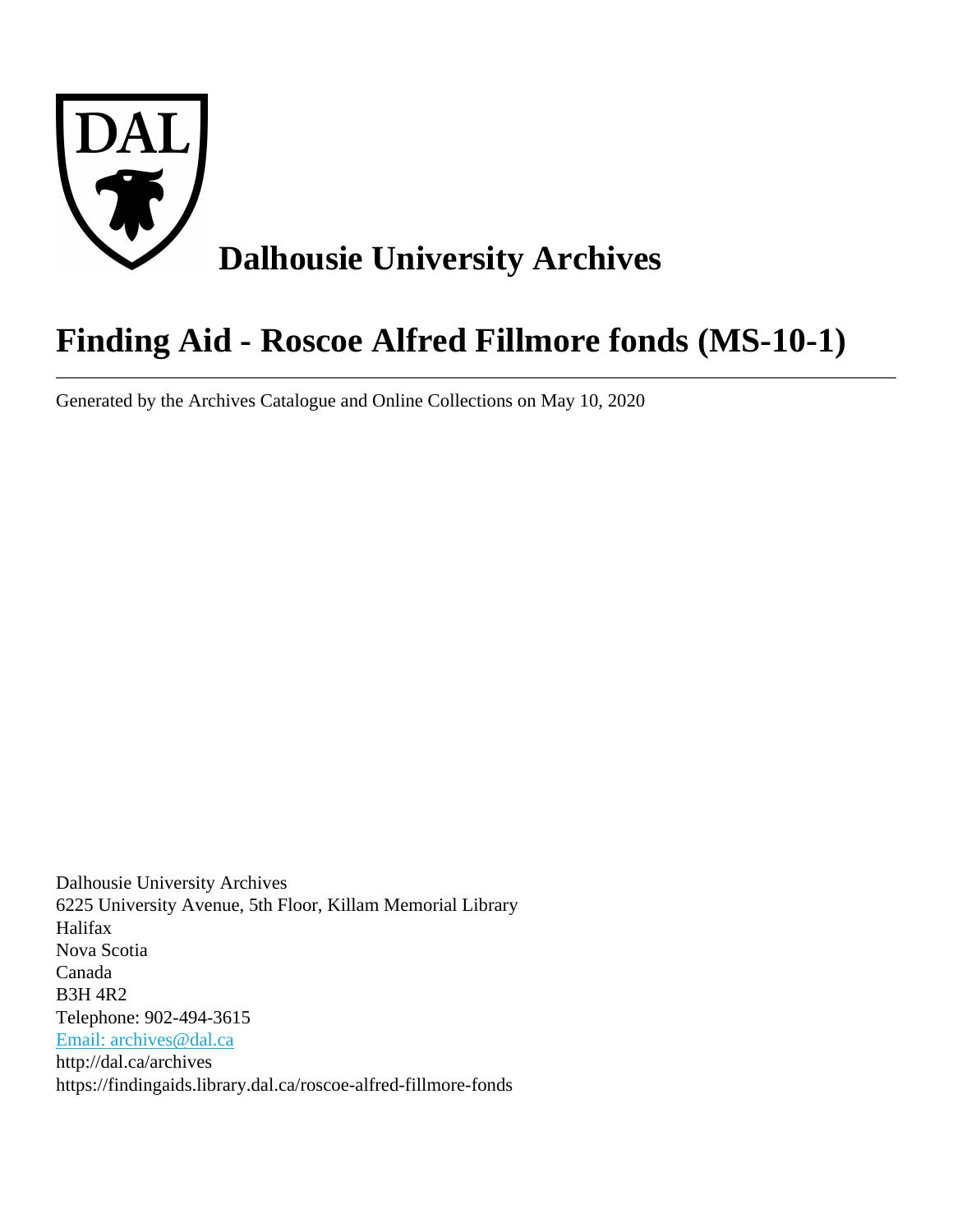# **Table of contents**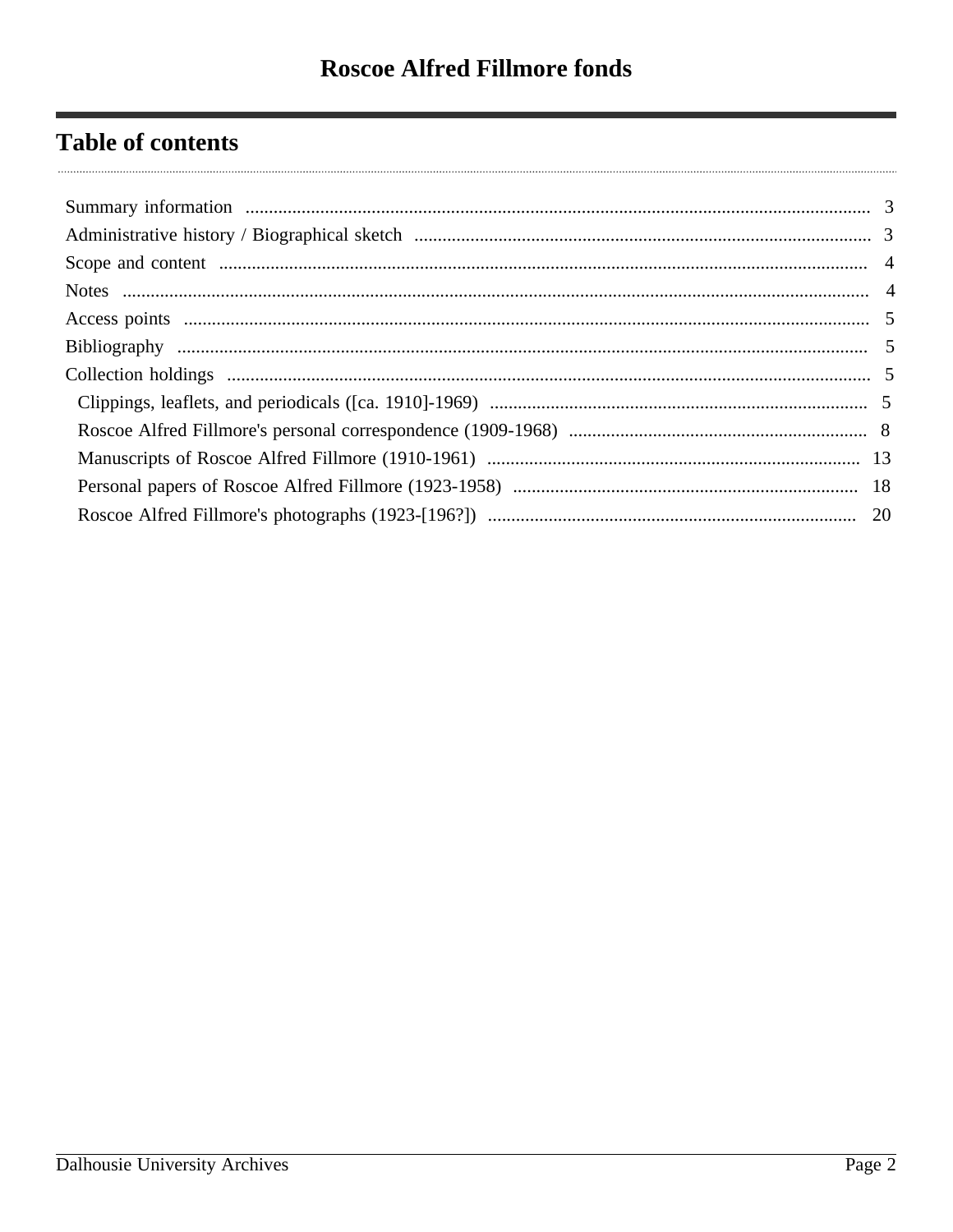# <span id="page-2-0"></span>**Summary information**

| <b>Repository:</b>           | Dalhousie University Archives                                                                                                                                                                     |
|------------------------------|---------------------------------------------------------------------------------------------------------------------------------------------------------------------------------------------------|
| <b>Title:</b>                | Roscoe Alfred Fillmore fonds                                                                                                                                                                      |
| <b>Reference code:</b>       | $MS-10-1$                                                                                                                                                                                         |
| Date:                        | 1909-1970 (date of creation)                                                                                                                                                                      |
| Language:                    | English                                                                                                                                                                                           |
| Language:                    | Russian                                                                                                                                                                                           |
| <b>Physical description:</b> | 48 cm of textual records (3 boxes)                                                                                                                                                                |
| Note [generalNote]:          | Preferred citation: [Identification of item], Roscoe Alfred Fillmore<br>fonds, MS-10-1, Box [box number], Folder [folder number],<br>Dalhousie University Archives, Halifax, Nova Scotia, Canada. |

# <span id="page-2-1"></span>**Administrative history / Biographical sketch**

#### **Note**

Roscoe Fillmore was an horticulturalist, author and political activist. He was a principle organizer for the Socialist Party of Canada in the Maritimes before World War One and joined the Communist Party of Canada in the early 1920s. Born in Lumsden, New Brunswick, on 10 July 1887, in 1923 he spent time at an experimental farm in Kuzas, Siberia, working as an horticultural expert. He was president of the New Brunswick Fruit Growers' Association before losing his job as a large orchard manager in 1924 and moving his family (wife, Margaret, and children, Dick, Ruth, Rosa and Alexandra) to Centreville, Nova Scotia. He built a house and a nursery, and in 1938 became Head Gardener for the Dominion Atlantic Railway, where he was also responsible for gardening at the Grand Pré Memorial Park. Fillmore was politically active in Centreville and a strong supporter of socialist causes. He wrote numerous political articles for magazines and, with Charles MacDonald, Frank Parry and Jim Sim, he helped to form the Centreville Socialists, a small group that met on Sundays at Sim's residence to discuss politics and government. When the Communist Party of Canada was banned in 1940, Fillmore helped refound the party as the Labour-Progressive Party of Canada. In the 1945 federal election he ran as the Farmer-Labour Candidate in the Digby-Annapolis-Kings riding. He received 362 (1.4%) of the 25,944 votes cast. The Centreville Socialists met regularly until 1951 when Jim Sim died. After the Centreville Socialists broke up, Fillmore and Parry focused on developing Valley Nurseries. Fillmore developed new plant varieties suitable for Nova Scotia's climate. He also published four books on gardening, which were written without the obscure terminology found in many contemporaneous gardening books, and he became a popular speaker on radio and across Canada under the nickname "Mr.

Green Thumbs." Fillmore renounced the Labour-Progressive Party of Canada in the 1950s, but continued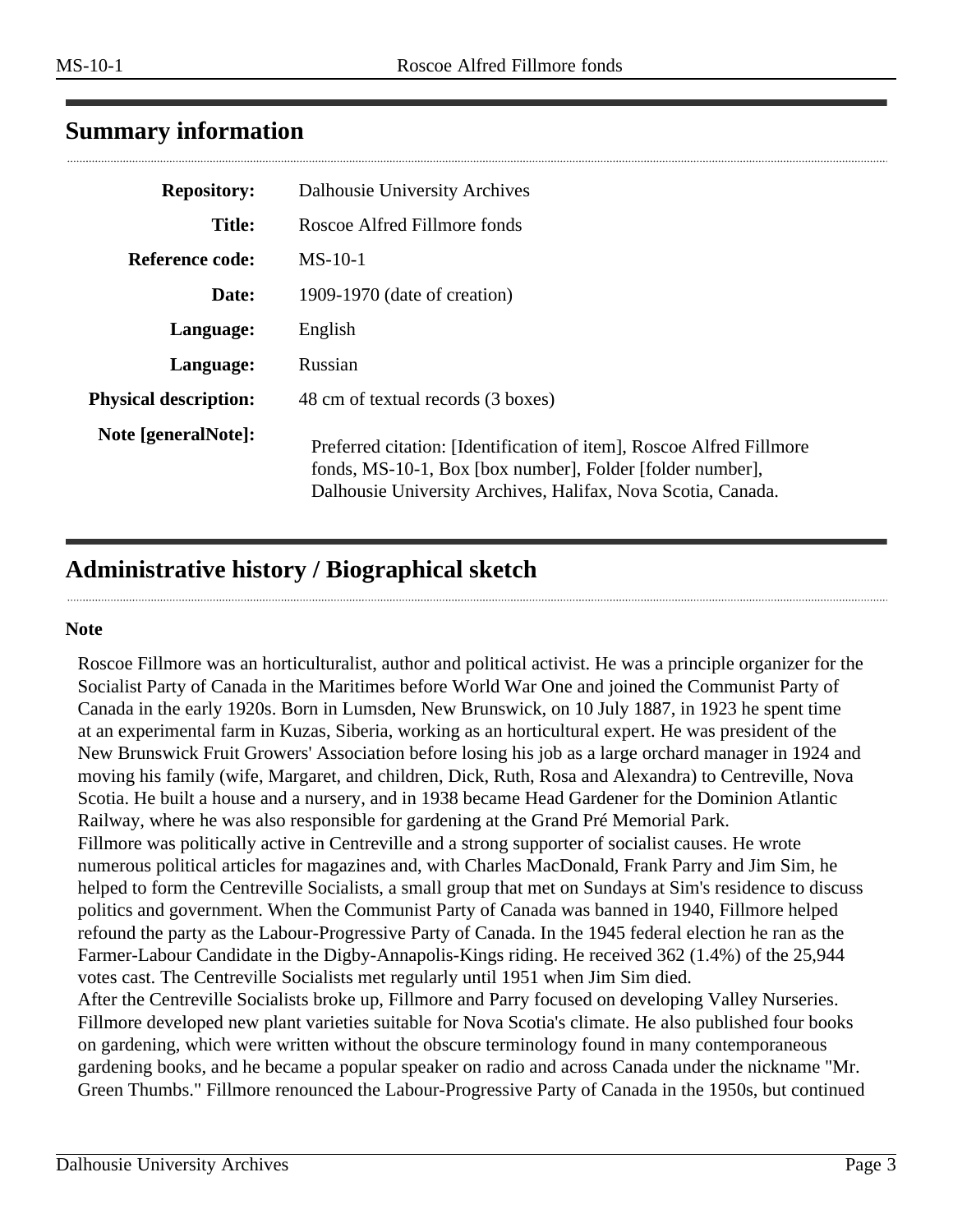to remain politically active until his death in 1968. Since 1978, semi-annual picnics have been held in his honour.

#### **Custodial history**

Records were donated to Dalhousie University Archives in accession (1977-052) in 1977 by Roscoe Fillmore's daughter, Rosa Skinner.

# <span id="page-3-0"></span>**Scope and content**

Fonds consists of fiction, non-fiction and poetry manuscripts, a notebook, leaflets and periodicals, newspaper clippings, and a hardcover copy of The Growing Question, a gardening book published by Fillmore in 1957. Materials relate to Fillmore's interests in horticulture and political activism.

# <span id="page-3-1"></span>**Notes**

#### **Title notes**

#### **Arrangement**

The fonds is arranged into five series:

Clippings, leaflets, and periodicals; Roscoe Alfred Fillmore's personal correspondence; Manuscripts; Personal papers of Roscoe Alfred Fillmore; Photographs. Files in each series are listed alphabetically by title.

#### **Restrictions on access**

There are no access restrictions on these materials. All materials are open for research.

#### **Conditions governing use**

Materials do not circulate and must be used in the Archives and Special Collections Reading Room. Materials may be under copyright. Contact departmental staff for guidance on reproduction.

## **Related material**

See the Charles MacDonald fonds (MS-2-349) for the records of one of Roscoe Fillmore's longtime associates in Centreville, Nova Scotia.

Also see the Roscoe Fillmore Memorial Picnic Organizing Committee fonds (MS-10-10) for records related to the semi-annual picnics held in Fillmore's honour.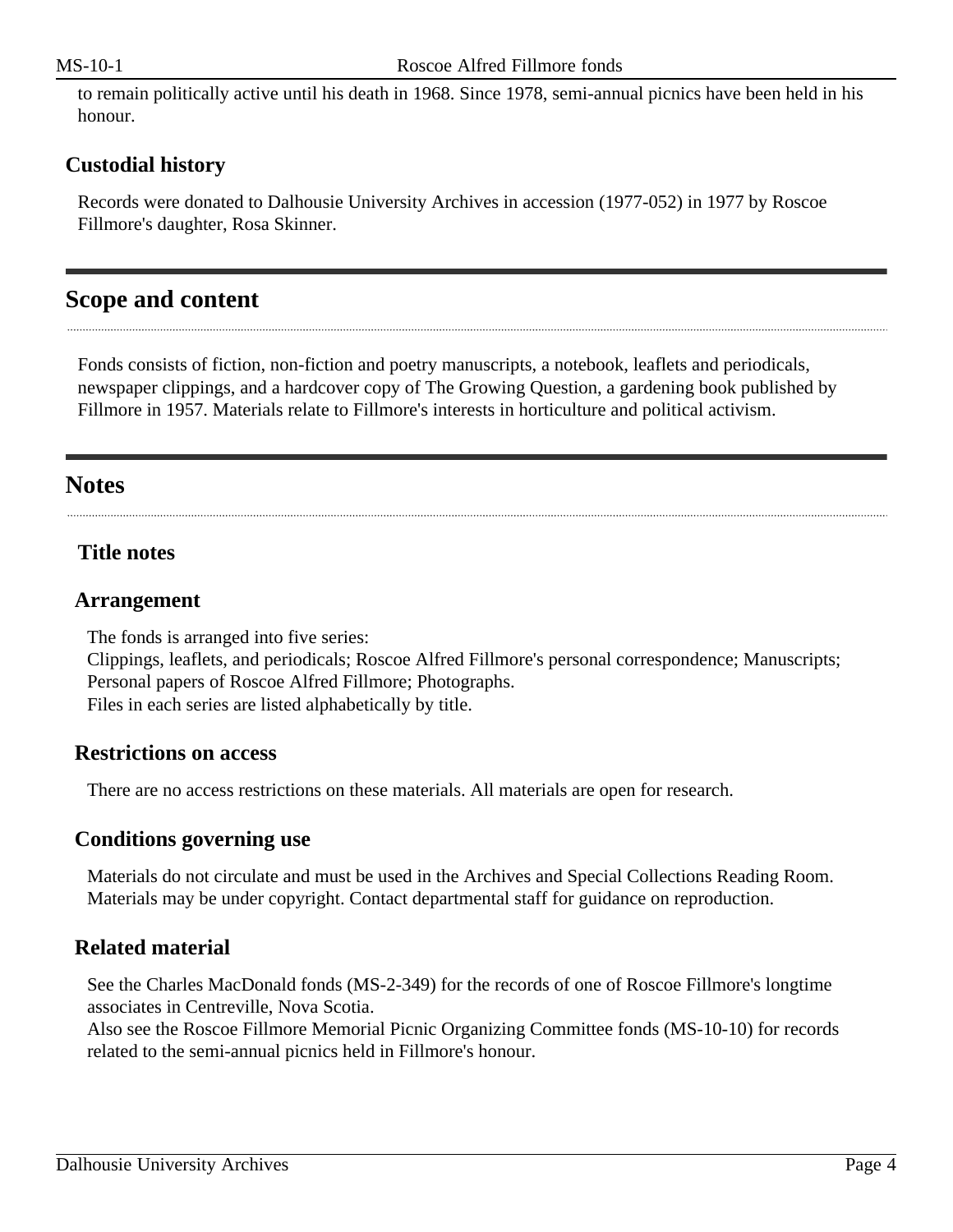#### **Accruals**

Further accruals are not expected.

#### **Other notes**

• **Publication status**: Published

## <span id="page-4-0"></span>**Access points**

- Canadian Workers Party.
- Graphic material (documentary form)
- Textual record (documentary form)
- Clippings (documentary form)
- Correspondence (documentary form)
- Periodicals (documentary form)
- Photographs (documentary form)
- Communism (subject)
- Horticulture--Canada (subject)
- Personal archives (subject)
- Political activists--Canada (subject)
- Socialism--Canada (subject)
- Poetry (subject)
- Centreville (N.S.) (place)

# <span id="page-4-1"></span>**Bibliography**

Fillmore, Nicholas. "Maritime Radical: The Life and Times of Roscoe Fillmore." Toronto: Between the Lines, 1992. Fillmore, Roscoe. "The Growing Question." Toronto: Ryerson Press, 1957.

# <span id="page-4-2"></span>**Collection holdings**

## <span id="page-4-3"></span>**Series: Clippings, leaflets, and periodicals**

Title: Clippings, leaflets, and periodicals

Date: [ca. 1910]-1969 (date of creation)

Scope and content: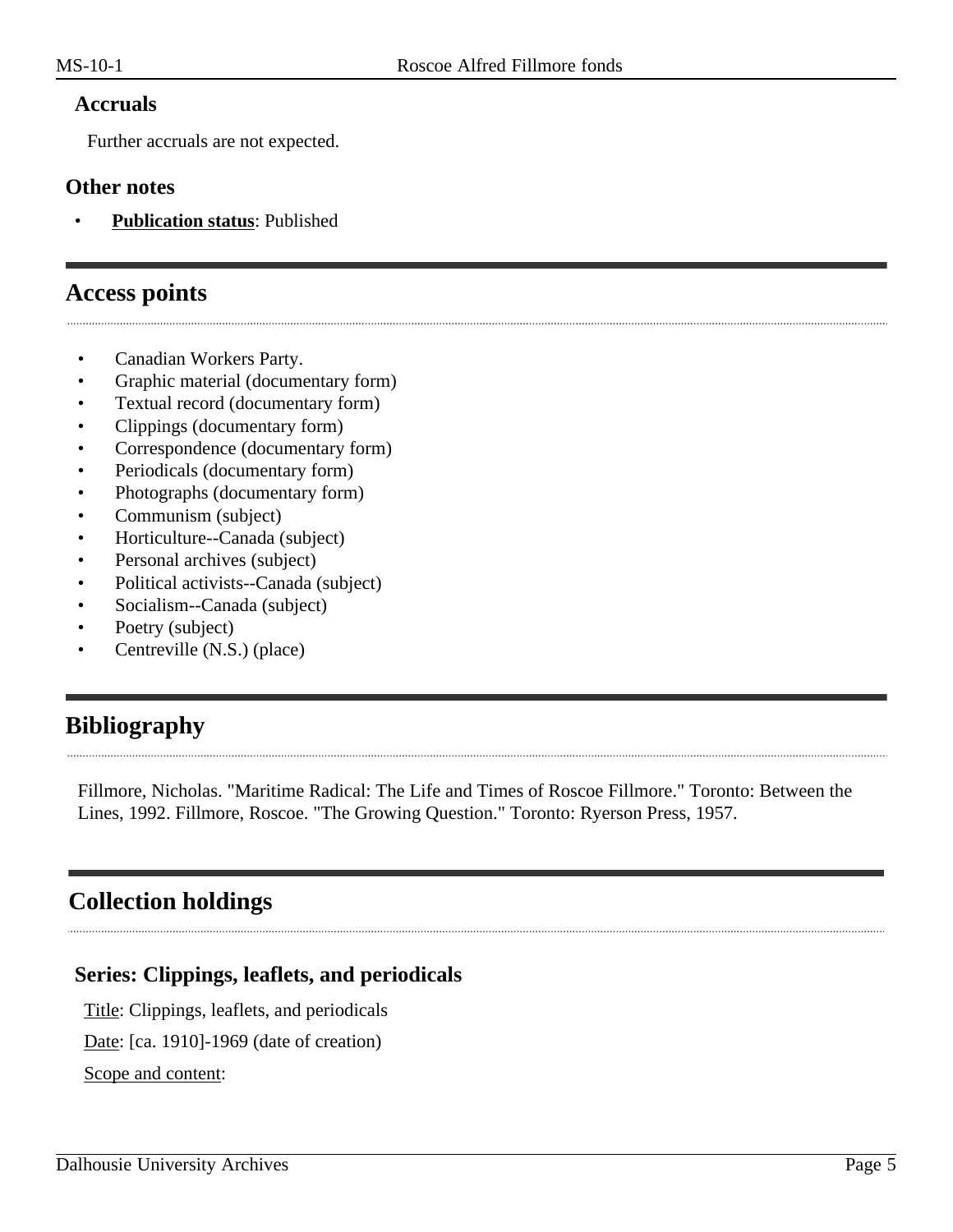Series contains various newspaper clippings, leaflets, pamphlets, and periodicals collected by Fillmore. Materials generally involve socialism, communism, political activism, and international affairs.

Physical description: 15 cm of textual records (12 folders)

Publication status:

Published

#### **File: MS-10-1, Box 1, Folder 10 - The Canadian Far Eastern Newsletter**

Title: The Canadian Far Eastern Newsletter Reference code: MS-10-1, Box 1, Folder 10 Date: 1948-1969 (date of creation) Physical description: 1.5 cm of textual records Physical location: Killam - 5th Floor - Archives - Range A97 B

Publication status:

Published

## **File: MS-10-1, Box 2, Folder 28 - Constitution of the Union of Soviet Socialist Republics + Life of Jack London / by H.M. Tichenor**

Title: Constitution of the Union of Soviet Socialist Republics + Life of Jack London / by H.M. Tichenor

Reference code: MS-10-1, Box 2, Folder 28

Date: [ca. 1920s] (date of creation)

Physical description: 1 cm of textual records

Physical location: Killam - 5th Floor - Archives - Range A97 B

Publication status:

Published

## **File: MS-10-1, Box 2, Folder 30 - International Peace Garden pamphlets**

Title: International Peace Garden pamphlets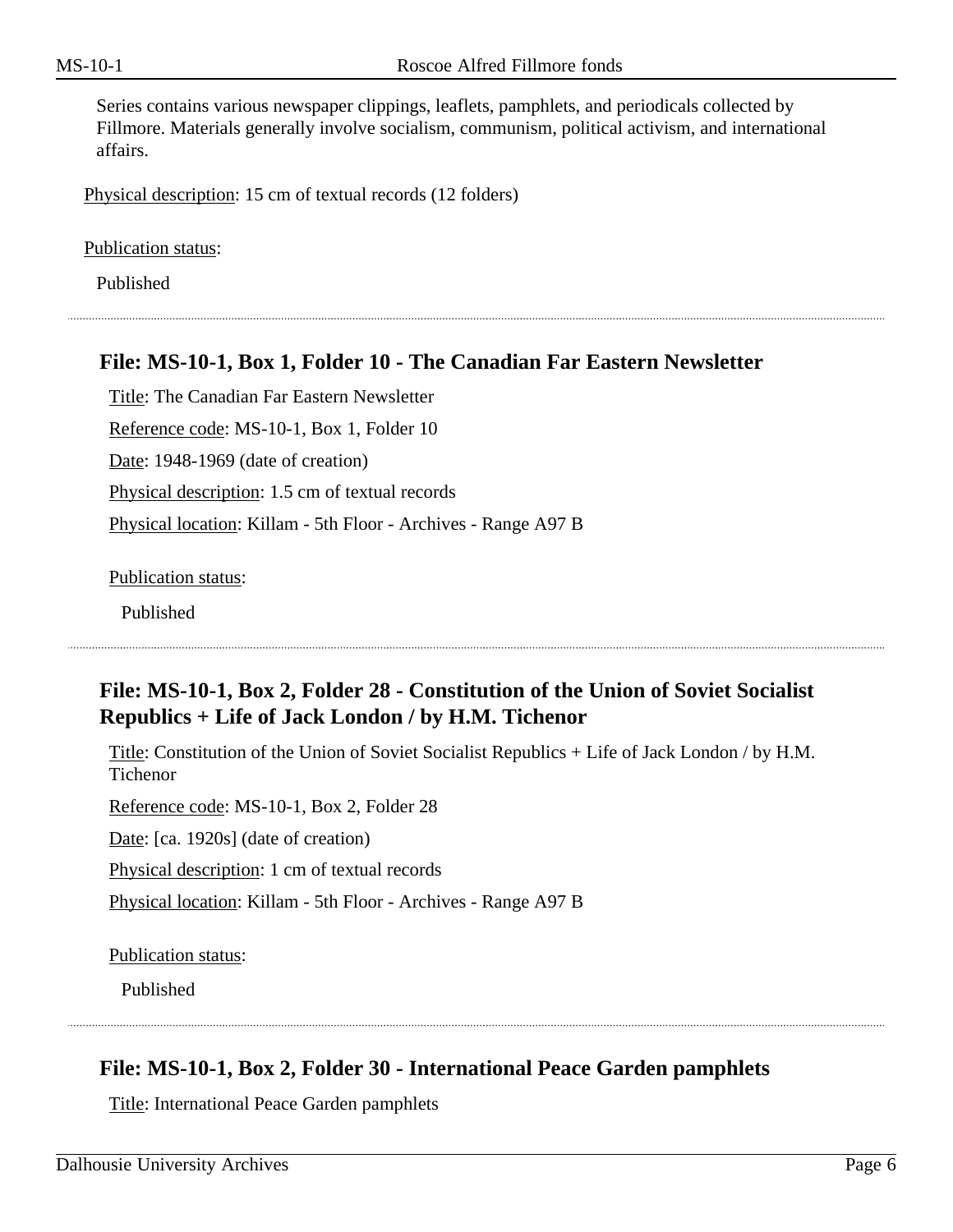Reference code: MS-10-1, Box 2, Folder 30 Date: 1947-1955 (date of creation) Physical description: 0.25 cm of textual records Physical location: Killam - 5th Floor - Archives - Range A97 B

Publication status:

Published

## **File: MS-10-1, Box 1, Folders 1-5 - Newspaper clippings**

Title: Newspaper clippings Reference code: MS-10-1, Box 1, Folders 1-5 Date: [ca. 1920s] - [ca. 1960s] (date of creation) Physical description: 9 cm of textual records (5 folders) Physical location: Killam - 5th Floor - Archives - Range A97 B

Publication status:

Published

## **File: MS-10-1, Box 3, Folder 2 - Peace Letter : a service of information for active peace workers, the public, and the press, by the Canadian Peace Congress**

Title: Peace Letter : a service of information for active peace workers, the public, and the press, by the Canadian Peace Congress

Reference code: MS-10-1, Box 3, Folder 2

Date: November, 1967 (date of creation)

Physical description: 1 page

Physical location: Killam - 5th Floor - Archives - Range A97 B

Publication status:

Published

# **File: MS-10-1, Box 3, Folder 3 - Political pamphlets and leaflets**

Title: Political pamphlets and leaflets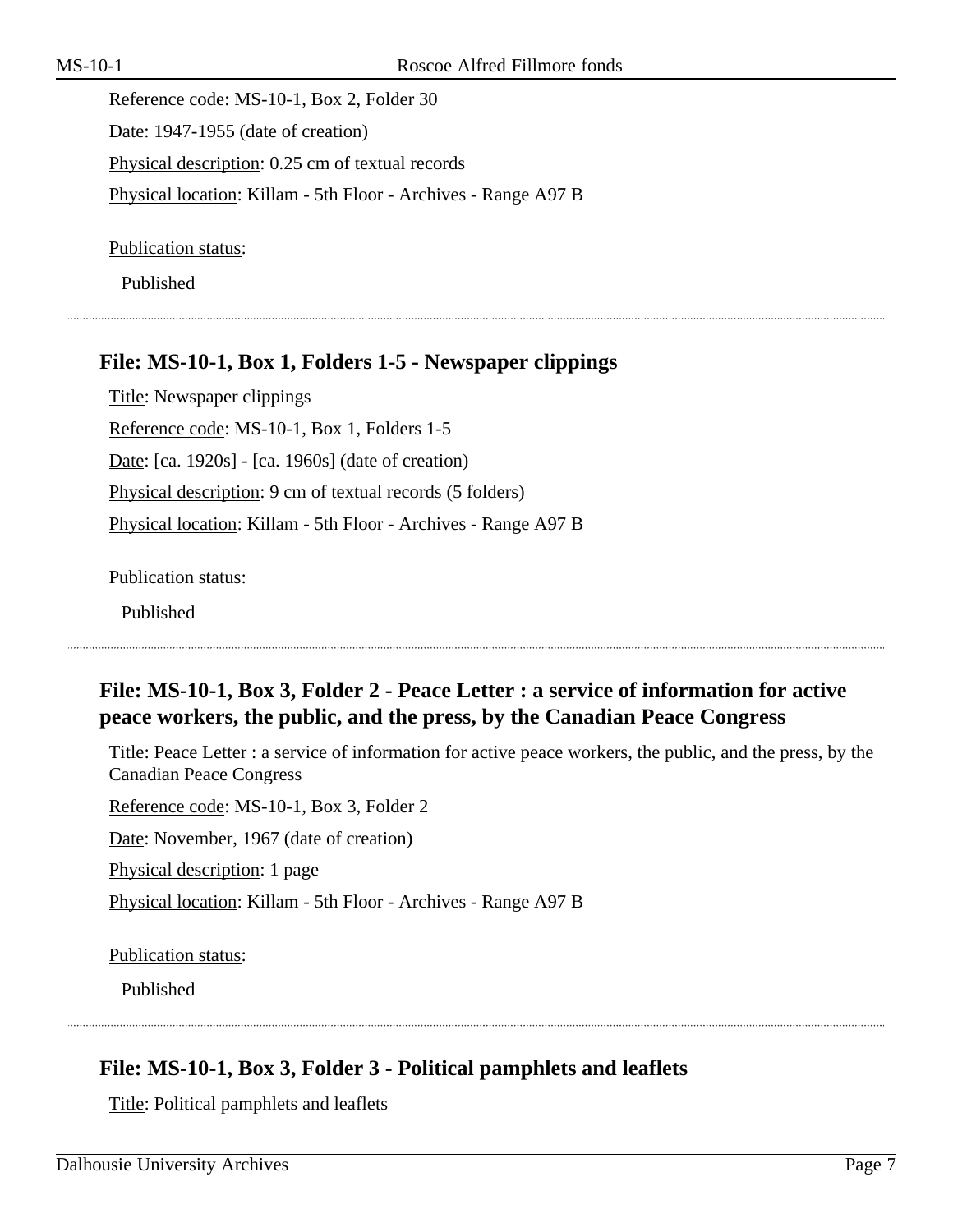Reference code: MS-10-1, Box 3, Folder 3 Date: [ca. 1910] - 1964 (date of creation) Physical description: 8 pages Physical location: Killam - 5th Floor - Archives - Range A97 B

Publication status:

Published

#### **File: MS-10-1, Box 2, Folder 29 - The Southern Patriot (Vol. 10, No. 1)**

Title: The Southern Patriot (Vol. 10, No. 1) Reference code: MS-10-1, Box 2, Folder 29 Date: January, 1952 (date of creation) Physical description: 2 pages Physical location: Killam - 5th Floor - Archives - Range A97 B

Publication status: Published

## **File: MS-10-1, Box 3, Folder 1 - World Newsletter (Vol. 2, No. 51)**

Title: World Newsletter (Vol. 2, No. 51) Reference code: MS-10-1, Box 3, Folder 1 Date: April 10, 1948 (date of creation) Physical description: 2 pages Physical location: Killam - 5th Floor - Archives - Range A97 B

Publication status:

Published

#### <span id="page-7-0"></span>**Series: Roscoe Alfred Fillmore's personal correspondence**

Title: Roscoe Alfred Fillmore's personal correspondence

Date: 1909-1968 (date of creation)

Scope and content: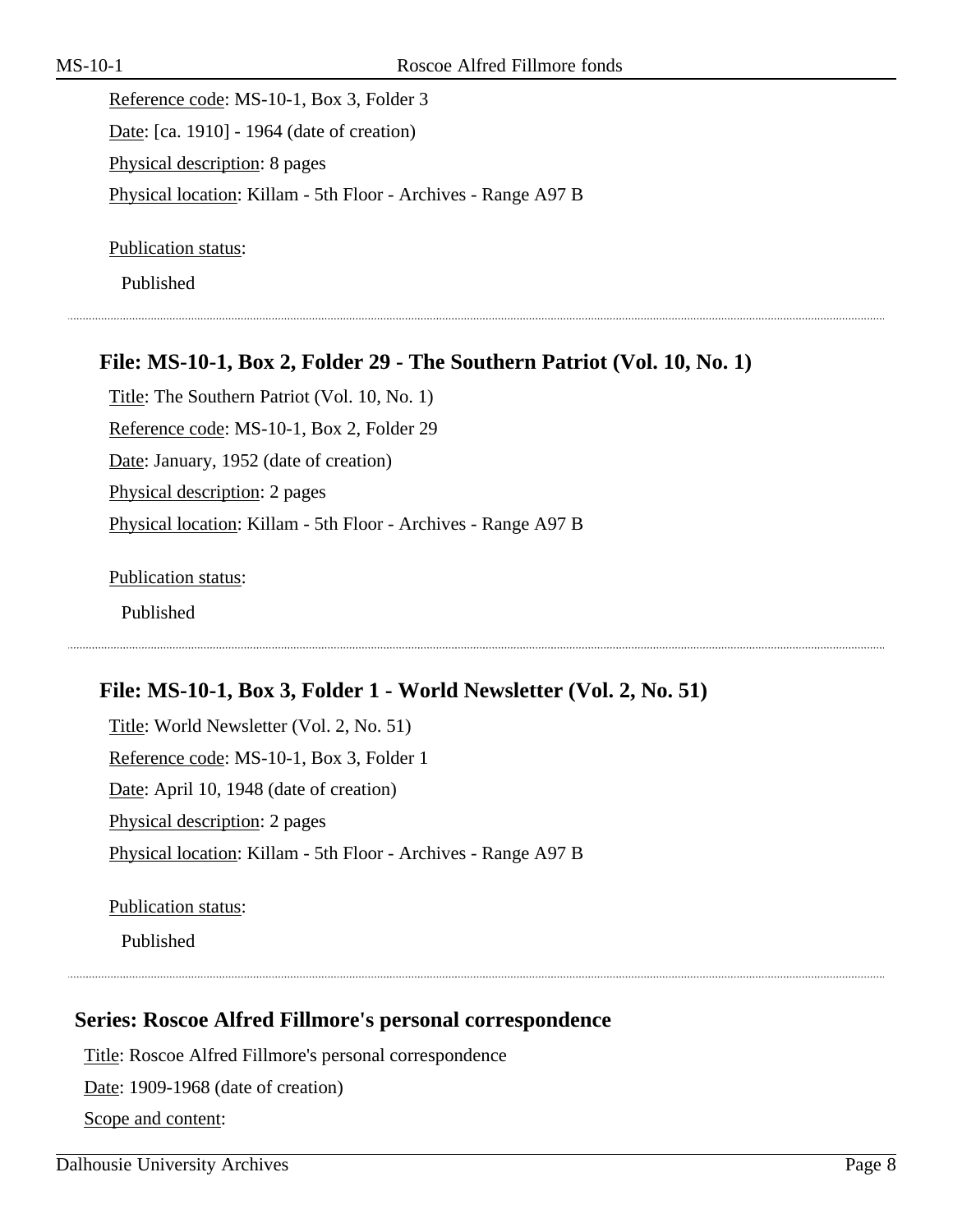Series primarily consists of incoming correspondence relating to Fillmore's socialist and political activist activities. It also contains family correspondence sent by Fillmore during his trip to the U.S.S.R.

Physical description: 4 cm of textual records (11 folders)

Publication status:

Published

## **File: MS-10-1, Box 2, Folder 1 - Letter from Helen Christine Bennett to Roscoe Fillmore**

Title: Letter from Helen Christine Bennett to Roscoe Fillmore

Reference code: MS-10-1, Box 2, Folder 1

Date: March 23, 1931 (date of creation)

Physical description: 1 page

Physical location: Killam - 5th Floor - Archives - Range A97 B

Publication status:

Published

#### **File: MS-10-1, Box 2, Folder 2 - Letter from Tim Buck to Roscoe Fillmore**

Title: Letter from Tim Buck to Roscoe Fillmore Reference code: MS-10-1, Box 2, Folder 2 Date: November 2, 1968 (date of creation) Physical description: 2 pages Physical location: Killam - 5th Floor - Archives - Range A97 B

Publication status:

Published

## **File: MS-10-1, Box 2, Folder 3 - Letter from Dyson Carter to Roscoe Fillmore**

Title: Letter from Dyson Carter to Roscoe Fillmore

Reference code: MS-10-1, Box 2, Folder 3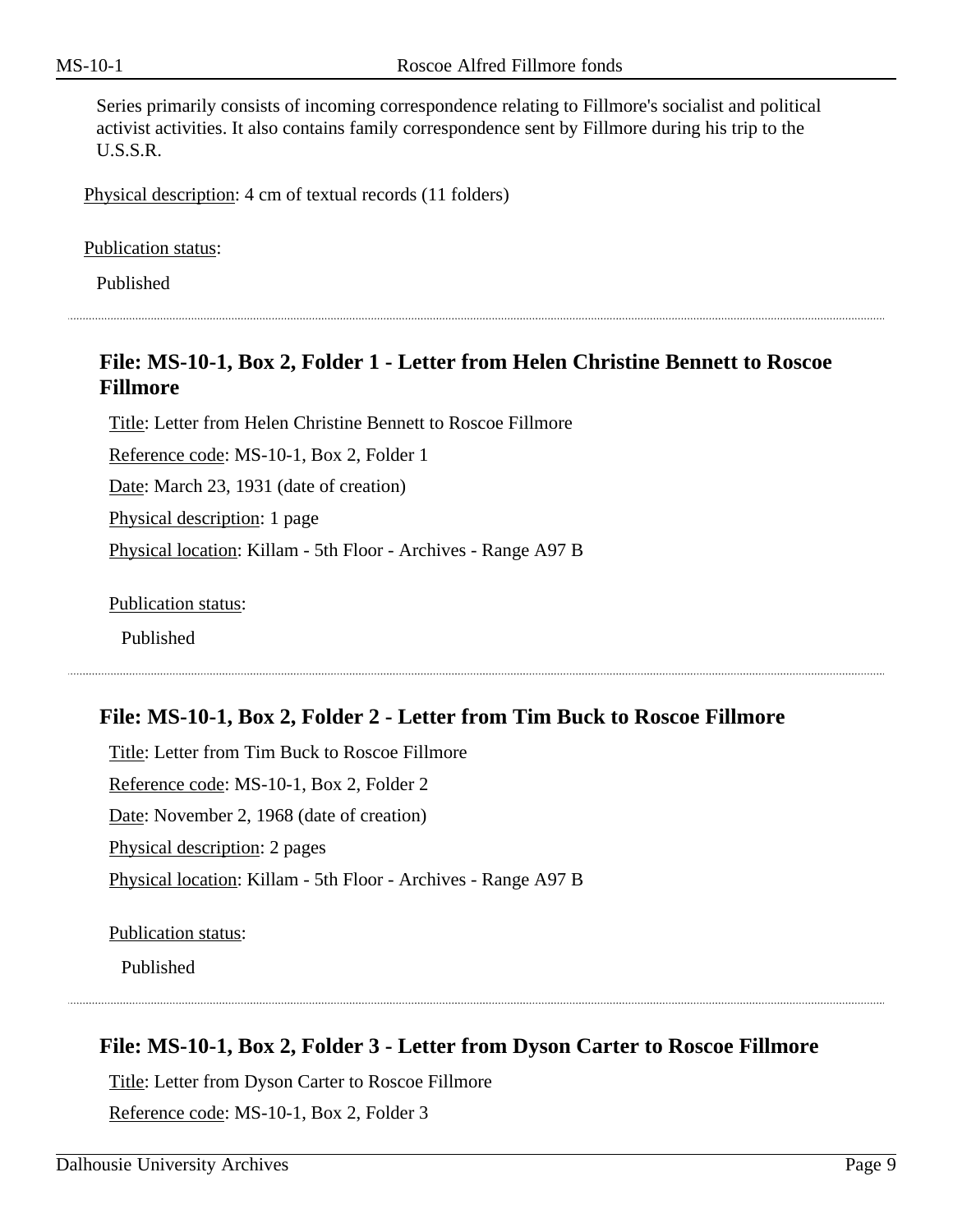Date: May 11, 1958 (date of creation) Physical description: 1 page Physical location: Killam - 5th Floor - Archives - Range A97 B

Publication status:

Published

#### **File: MS-10-1, Box 2, Folder 4 - Letter from Howard Fast to Roscoe Fillmore**

Title: Letter from Howard Fast to Roscoe Fillmore Reference code: MS-10-1, Box 2, Folder 4 Date: June 9, 1952 (date of creation) Physical description: 1 page Physical location: Killam - 5th Floor - Archives - Range A97 B

Publication status:

Published

## **File: MS-10-1, Box 1, Folder 6 - Letters from Roscoe Fillmore to Margaret (Maggie) and Ruthie Fillmore written during Roscoe's trip to Kuzbas Autonomous Industrial Colony in Kuzbas, Russia**

Title: Letters from Roscoe Fillmore to Margaret (Maggie) and Ruthie Fillmore written during Roscoe's trip to Kuzbas Autonomous Industrial Colony in Kuzbas, Russia

Reference code: MS-10-1, Box 1, Folder 6 Date: 1923 (date of creation) Physical description: 1.5 cm of textual records Physical location: Killam - 5th Floor - Archives - Range A97 B

Publication status:

Published

## **File: MS-10-1, Box 2, Folder 5 - Letter from Wilfrid Gribble to Roscoe Fillmore**

Title: Letter from Wilfrid Gribble to Roscoe Fillmore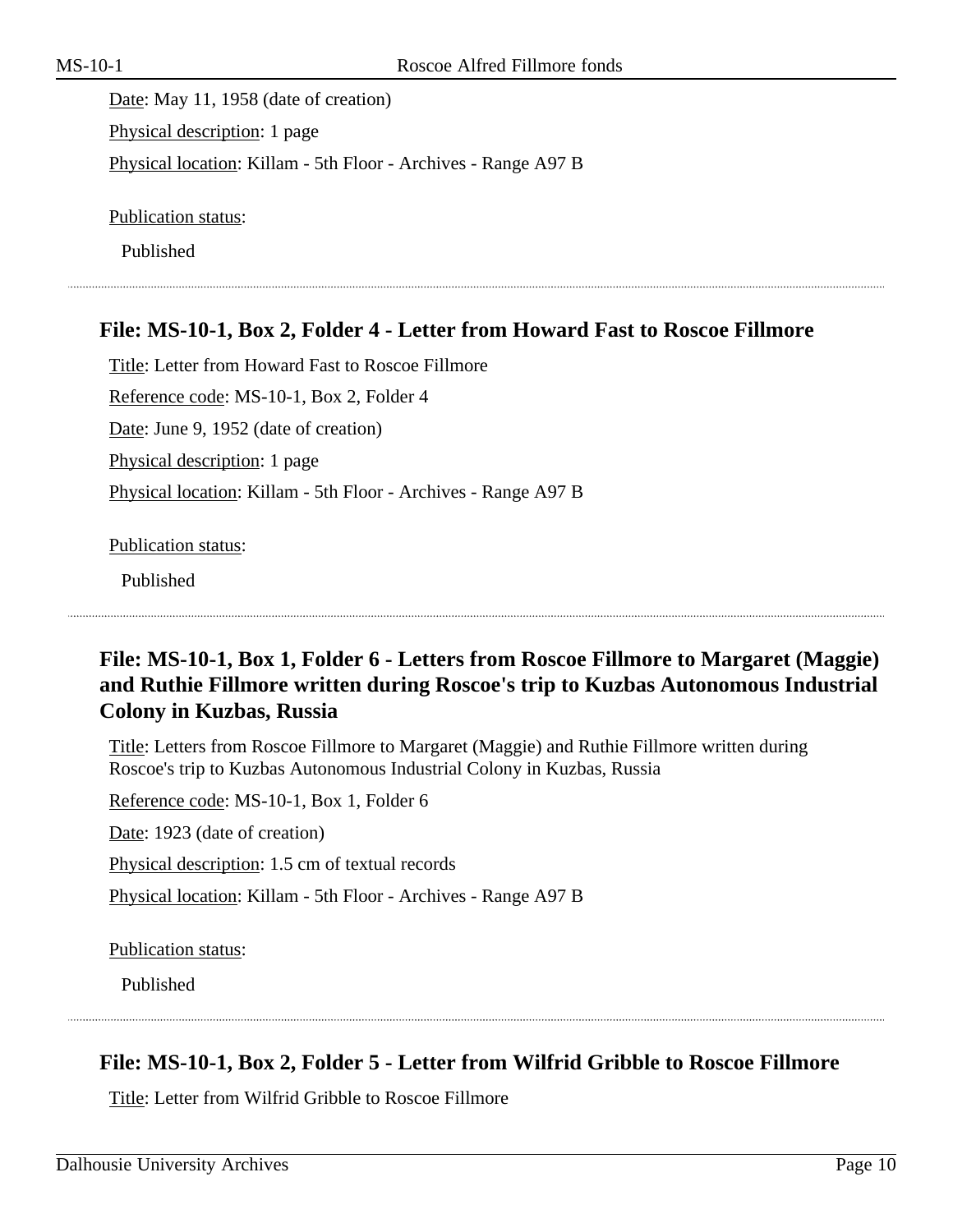Reference code: MS-10-1, Box 2, Folder 5 Date: October 23, 1909 (date of creation) Physical description: 1 page Physical location: Killam - 5th Floor - Archives - Range A97 B

Publication status:

Published

## **File: MS-10-1, Box 2, Folder 6 - Letters from William Dudley Haywood to Roscoe Fillmore**

Title: Letters from William Dudley Haywood to Roscoe Fillmore Reference code: MS-10-1, Box 2, Folder 6 Date: 1909 (date of creation) Physical description: 6 pages Physical location: Killam - 5th Floor - Archives - Range A97 B

Publication status:

Published

## **File: MS-10-1, Box 2, Folder 7 - Letter from Martin Luther King, Jr. to Roscoe Fillmore**

Title: Letter from Martin Luther King, Jr. to Roscoe Fillmore Reference code: MS-10-1, Box 2, Folder 7 Date: August 20, 1964 (date of creation) Physical description: 1 page Physical location: Killam - 5th Floor - Archives - Range A97 B

Publication status:

Published

## **File: MS-10-1, Box 2, Folder 8 - Letters from W.J. Lemon to Roscoe Fillmore**

Title: Letters from W.J. Lemon to Roscoe Fillmore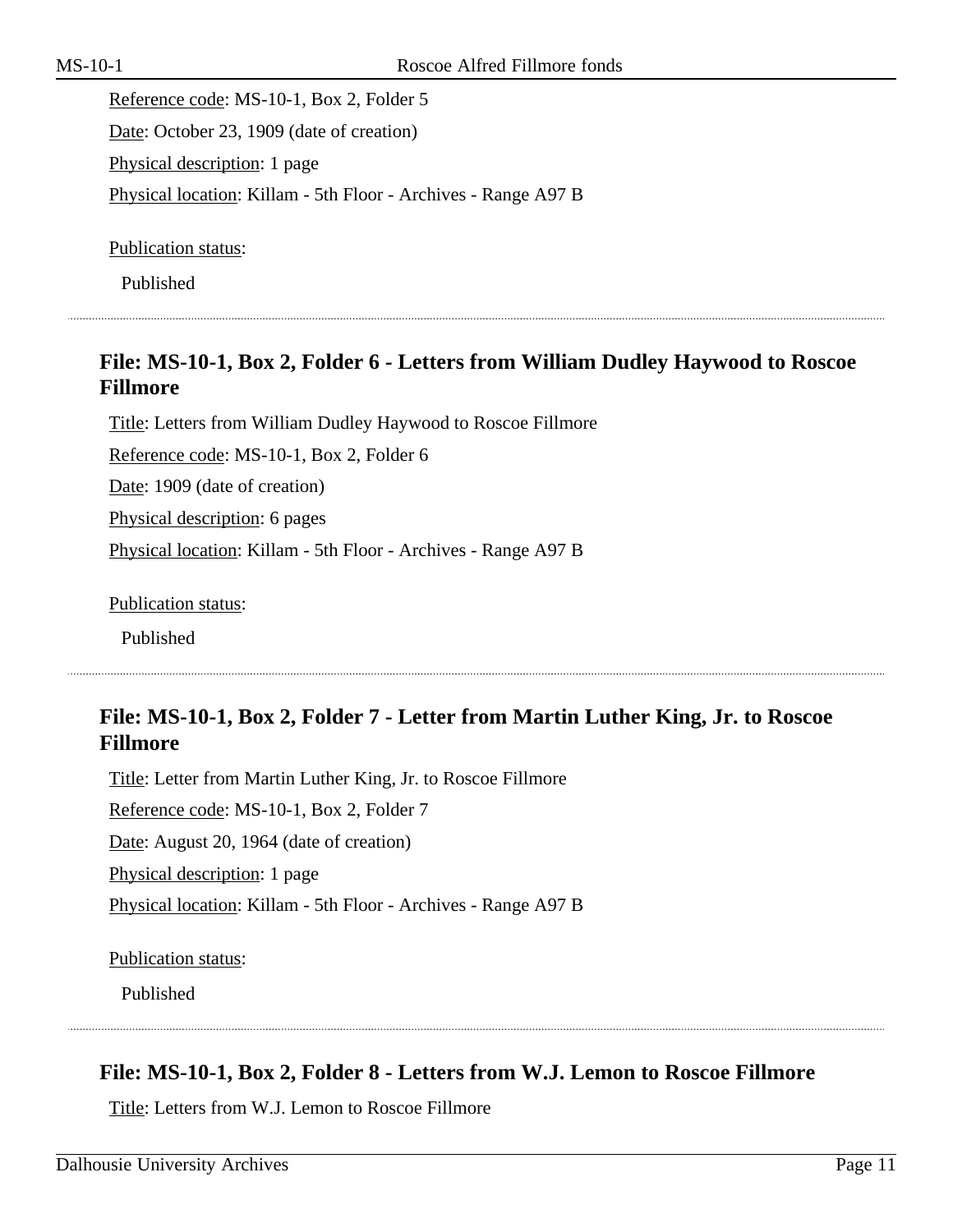Reference code: MS-10-1, Box 2, Folder 8 Date: August, 1924 (date of creation) Physical description: 5 pages Physical location: Killam - 5th Floor - Archives - Range A97 B

Publication status:

Published

## **File: MS-10-1, Box 2, Folder 9 - Resignation letter from Jack London to members of the Socialist Party**

Title: Resignation letter from Jack London to members of the Socialist Party

Reference code: MS-10-1, Box 2, Folder 9

Date: March 7, 1916 (date of creation)

Scope and content:

File contains a copy of a resignation letter sent by Jack London to members of the Socialist Party. The letter was written from his ranch in Glen Ellen, California and reveals his dissatisfaction with the trends of socialism in the United States. It also announces the resignation of London's wife, Charmian K. London.

Physical description: 1 page

Physical location: Killam - 5th Floor - Archives - Range A97 B

Physical condition:

The letter is nearly torn in half. Tape has been removed from the crease.

Related material:

A copy of this letter and a similar resignation letter can be found in Box 1, Folder 25 of the Jack London Papers (Collection No. 0187) at the University of Southern California Libraries.

Publication status:

Published

#### **File: MS-10-1, Box 2, Folder 10 - Letter from Thomas Reese to Roscoe Fillmore**

Title: Letter from Thomas Reese to Roscoe Fillmore

Reference code: MS-10-1, Box 2, Folder 10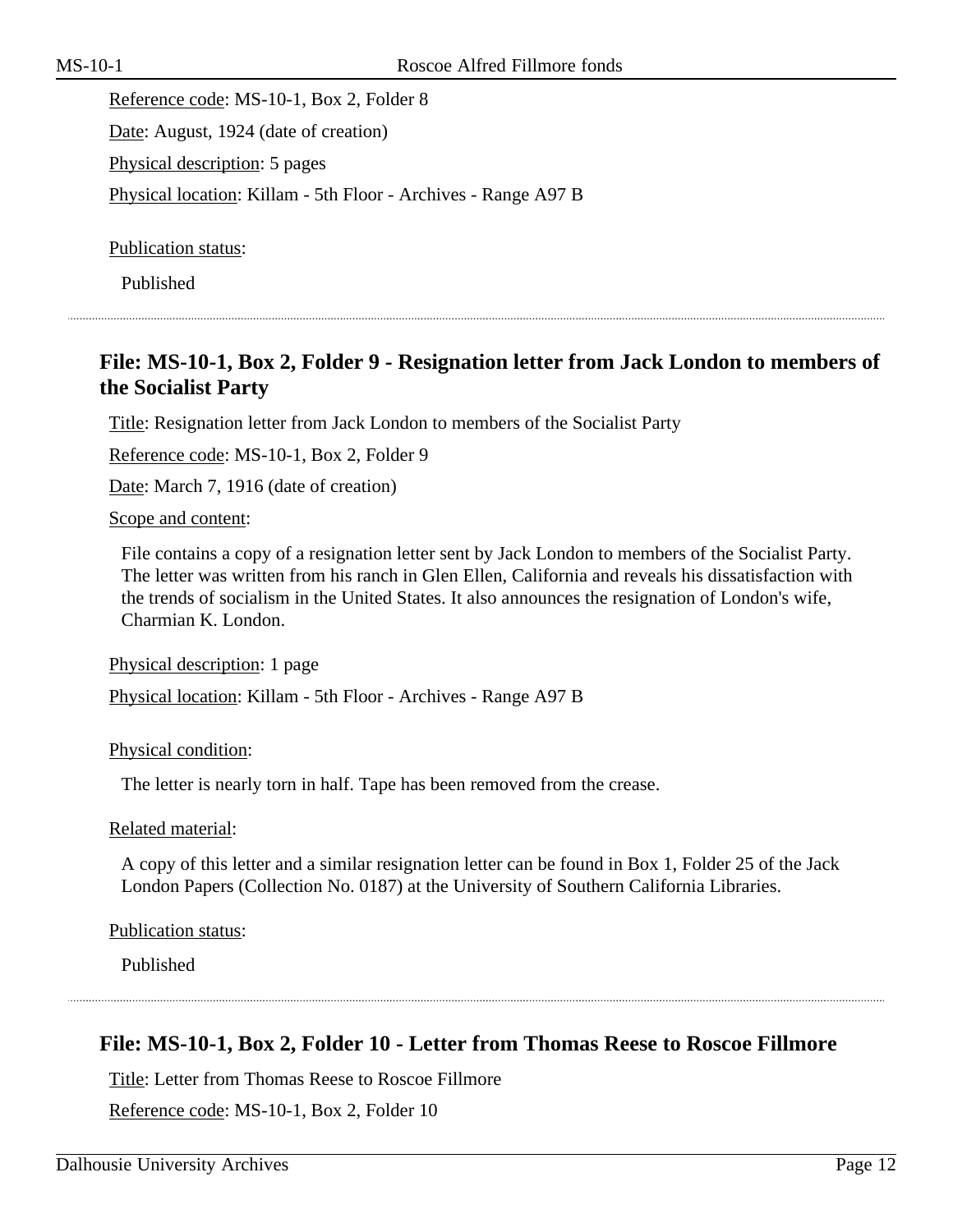Date: January 15, 1924 (date of creation) Physical description: 2 pages Physical location: Killam - 5th Floor - Archives - Range A97 B

Publication status:

Published

#### <span id="page-12-0"></span>**Series: Manuscripts of Roscoe Alfred Fillmore**

Title: Manuscripts of Roscoe Alfred Fillmore

Date: 1910-1961 (date of creation)

Scope and content:

Series consists of non-fiction, fiction, and poetry manuscripts and typescripts written by Roscoe Fillmore. It also contains a published copy of The Growing Question, a gardening book published by Fillmore in 1957.

Physical description: 27 cm of textual records (23 folders)

Publication status:

Published

#### **File: MS-10-1, Box 2, Folder 21 - Aunt Charlotte Came to Call : [manuscript]**

Title: Aunt Charlotte Came to Call : [manuscript] Reference code: MS-10-1, Box 2, Folder 21 Date: [ca. 1920s] (date of creation) Physical description: 11 pages Physical location: Killam - 5th Floor - Archives - Range A97 B

Publication status:

Published

## **File: MS-10-1, Box 2, Folders 31-35; Box 3, Folders 4-7 - Autobiography : [manuscript]**

Title: Autobiography : [manuscript]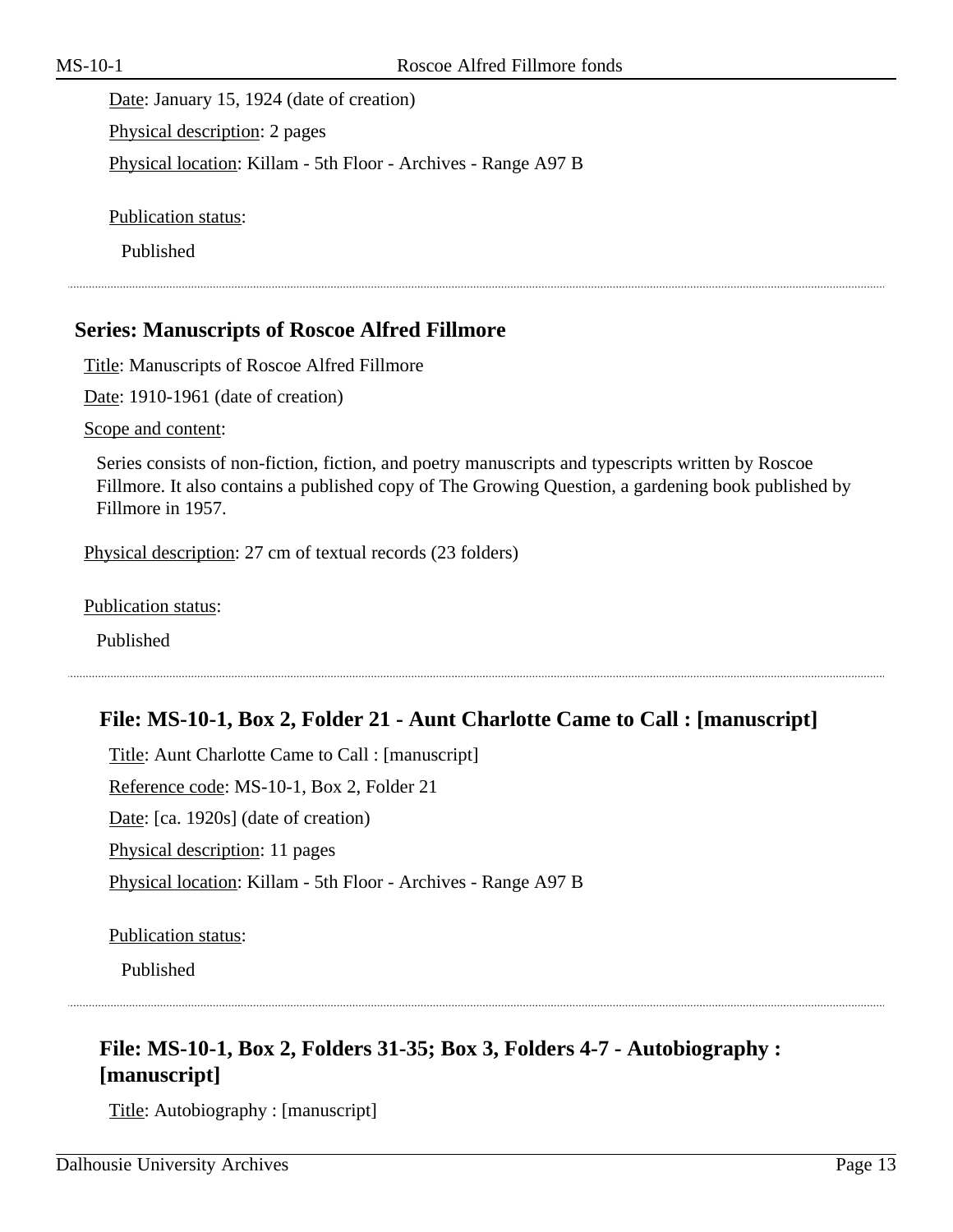Reference code: MS-10-1, Box 2, Folders 31-35; Box 3, Folders 4-7 Physical description: 10 cm of textual records (9 folders) Physical location: Killam - 5th Floor - Archives - Range A97 B Physical location: Killam - 5th Floor - Archives - Range A97 B

Publication status:

Published

# **File: MS-10-1, Box 2, Folder 22 - For the Sake of Arguement Man is Well Along Toward Poisening Himself : [manuscript]**

Title: For the Sake of Arguement Man is Well Along Toward Poisening Himself : [manuscript]

Reference code: MS-10-1, Box 2, Folder 22

Date: [ca. 1920s] (date of creation)

Physical description: 13 pages

Physical location: Killam - 5th Floor - Archives - Range A97 B

Publication status:

Published

# **File: MS-10-1, Box 3, Folder 8 - The Growing question : answers to your gardening problems [hardcover]**

Title: The Growing question : answers to your gardening problems [hardcover]

Reference code: MS-10-1, Box 3, Folder 8

Date: 1957 (date of creation)

Physical description: 1 book

Physical location: Killam - 5th Floor - Archives - Range A97 B

Publication status:

Published

# **File: MS-10-1, Box 2, Folder 15 - Homecoming : [manuscript]**

Title: Homecoming : [manuscript]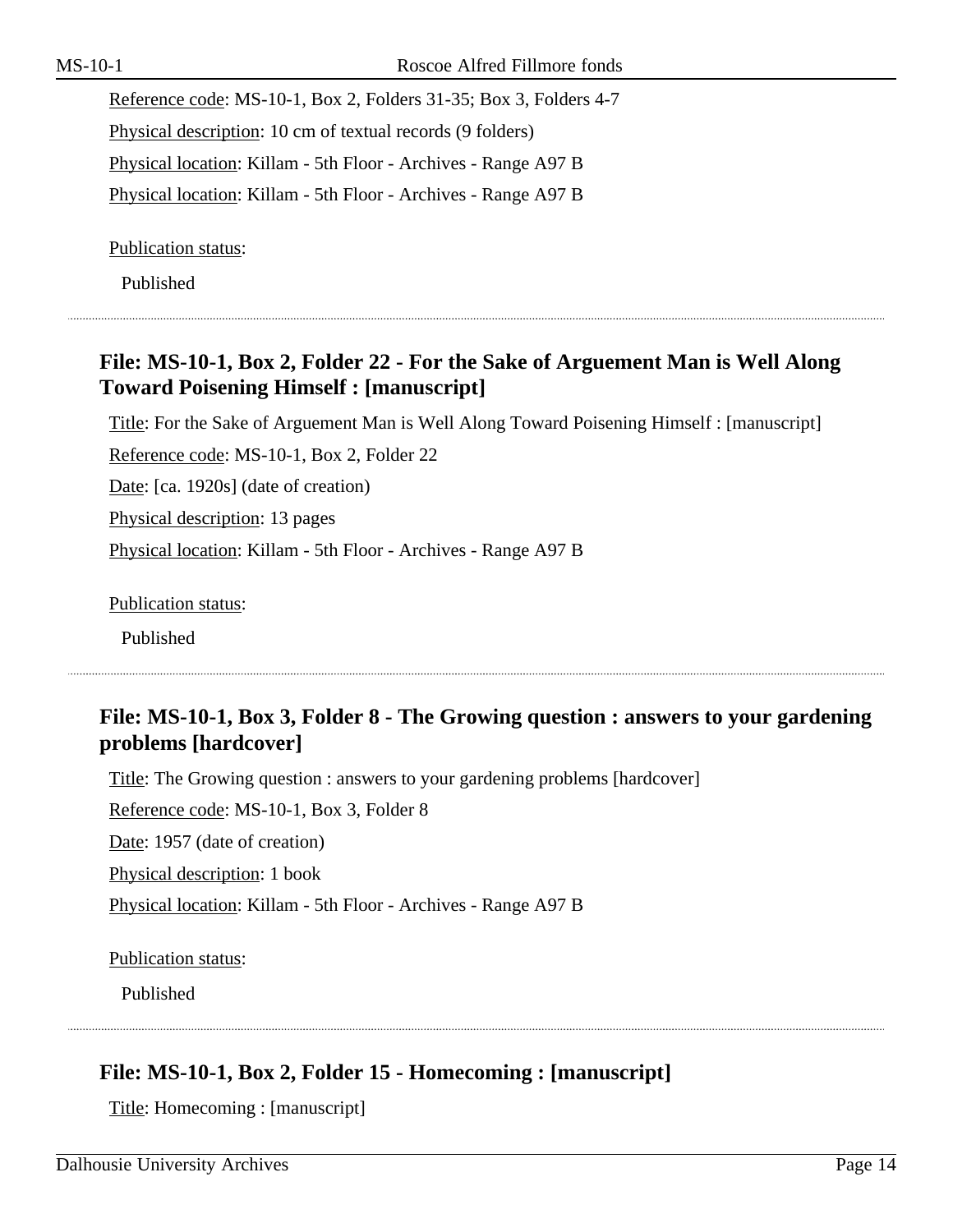Reference code: MS-10-1, Box 2, Folder 15 Date: [ca. 1920s] (date of creation) Physical description: 5 pages Physical location: Killam - 5th Floor - Archives - Range A97 B

Publication status:

Published

## **File: MS-10-1, Box 1, Folder 7 - Neighbors : [manuscript]**

Title: Neighbors : [manuscript] Reference code: MS-10-1, Box 1, Folder 7 Date: [ca. 1920s] (date of creation) Physical description: 7 pages Physical location: Killam - 5th Floor - Archives - Range A97 B

Publication status: Published

#### **File: MS-10-1, Box 2, Folder 14 - The Perfect Crime : [manuscript]**

Title: The Perfect Crime : [manuscript] Reference code: MS-10-1, Box 2, Folder 14 Date: [192-?] (date of creation) Physical description: 9 pages Physical location: Killam - 5th Floor - Archives - Range A97 B

Publication status:

Published

## **File: MS-10-1, Box 2, Folder 17 - Pinched : [manuscript]**

Title: Pinched : [manuscript] Reference code: MS-10-1, Box 2, Folder 17 Date: [192-?] (date of creation)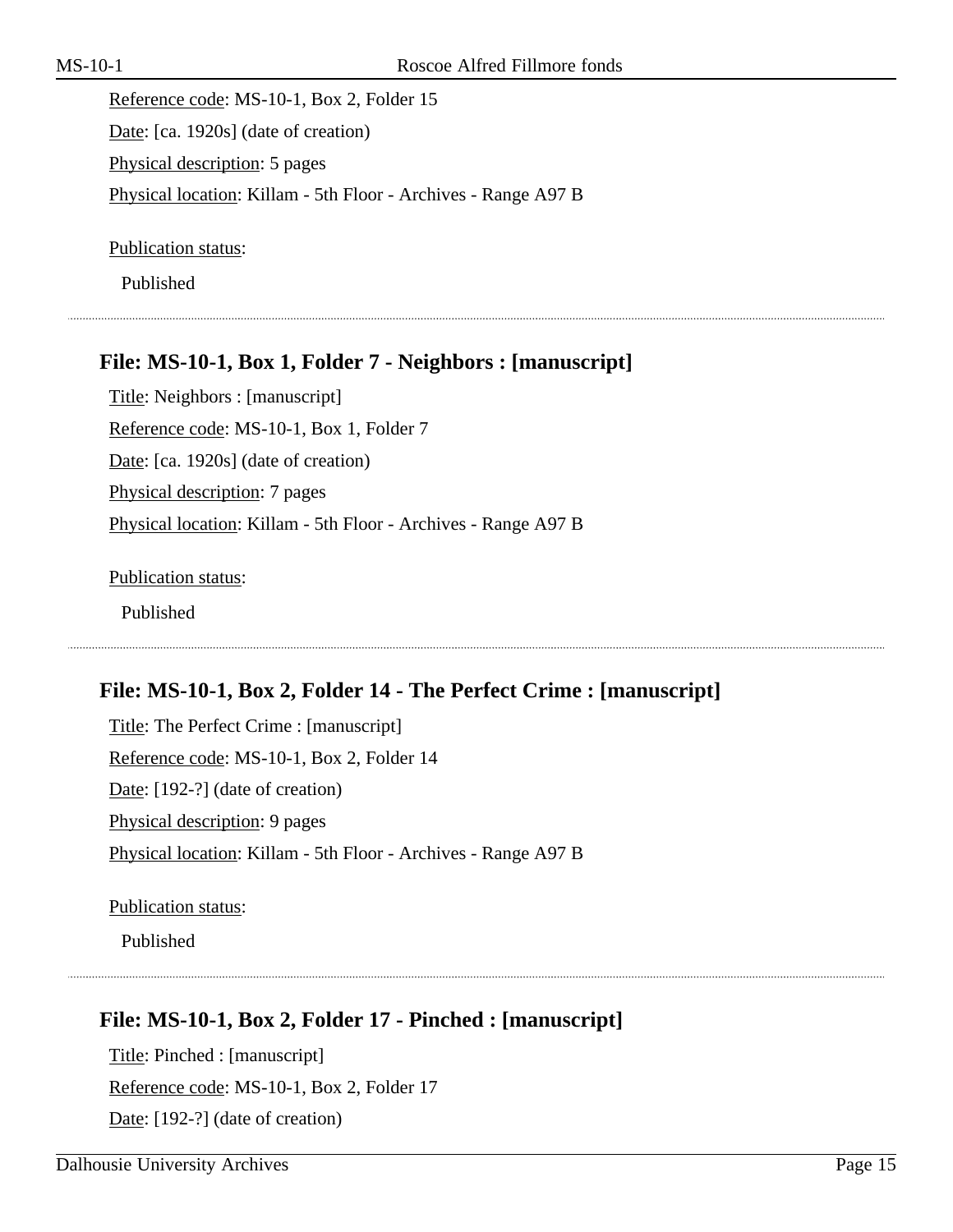Physical description: 9 pages Physical location: Killam - 5th Floor - Archives - Range A97 B

Publication status:

Published

## **File: MS-10-1, Box 2, Folder 19 - Poetry notebook**

Title: Poetry notebook Reference code: MS-10-1, Box 2, Folder 19 Date: 1910 (date of creation) Physical description: 0.25 cm of textual records Physical location: Killam - 5th Floor - Archives - Range A97 B

Publication status:

Published

## **File: MS-10-1, Box 2, Folder 26 - Poems by W.L. Ross, Dale Wimbrow, Wilfred Gribble, and an unidentified author + Christmas greeting card from James and Mary Endicott**

Title: Poems by W.L. Ross, Dale Wimbrow, Wilfred Gribble, and an unidentified author + Christmas greeting card from James and Mary Endicott

Reference code: MS-10-1, Box 2, Folder 26

Date: 1910-1961 (date of creation)

Physical description: 9 pages

Physical location: Killam - 5th Floor - Archives - Range A97 B

Related material:

A portrait of an unidentified man was removed from this folder and placed in folder 2-27.

Publication status:

Published

## **File: MS-10-1, Box 2, Folder 23 - Scraps from untitled manuscript**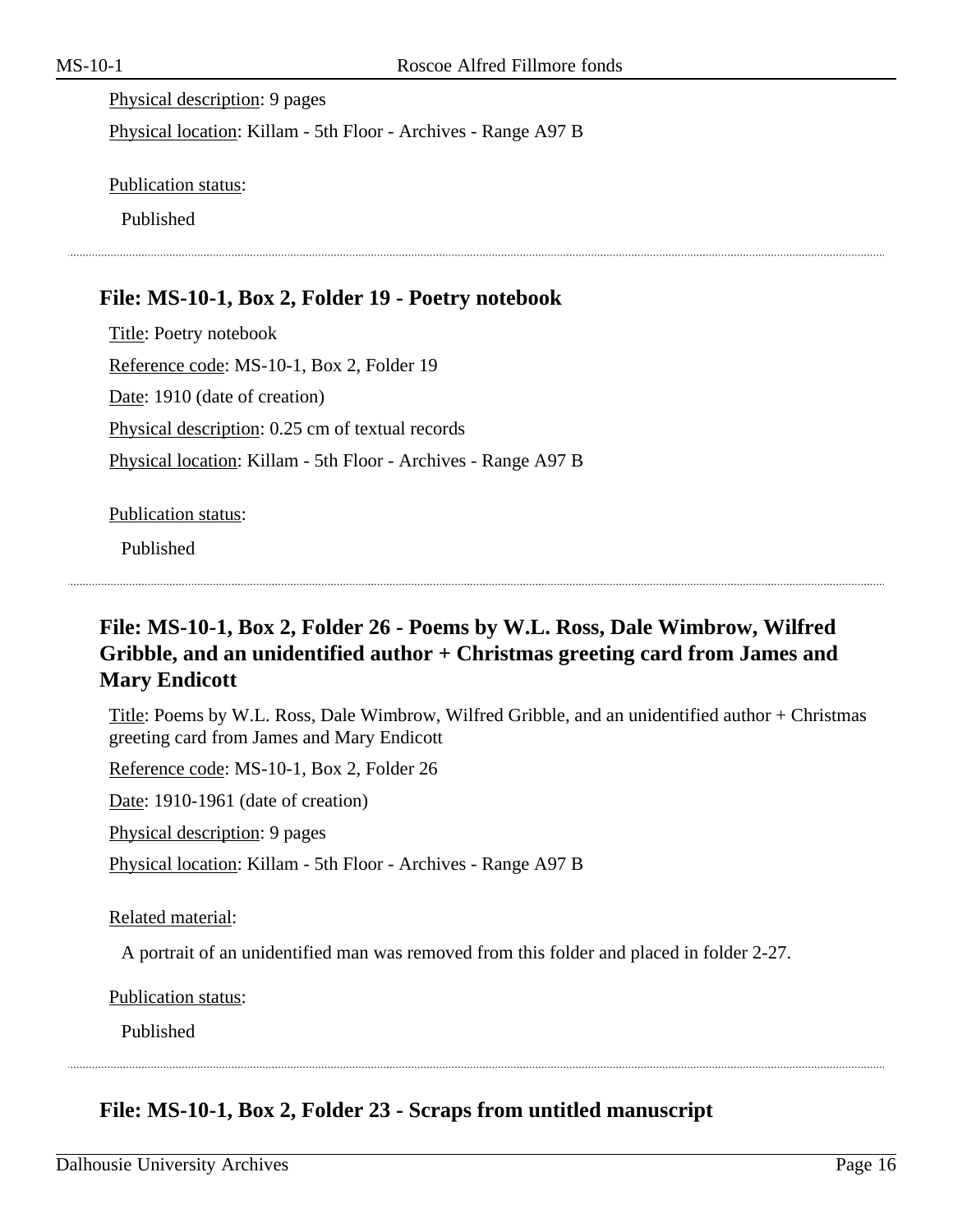Title: Scraps from untitled manuscript Reference code: MS-10-1, Box 2, Folder 23 Date: [192-?] (date of creation) Physical description: 3 pages Physical location: Killam - 5th Floor - Archives - Range A97 B

Publication status:

Published

#### **File: MS-10-1, Box 1, Folder 8 - Slide Door Pullman : [manuscript]**

Title: Slide Door Pullman : [manuscript] Reference code: MS-10-1, Box 1, Folder 8 Date: [192-?] (date of creation) Physical description: 4 pages Physical location: Killam - 5th Floor - Archives - Range A97 B

Publication status:

Published

#### **File: MS-10-1, Box 2, Folder 20 - Socialism : [manuscript]**

Title: Socialism : [manuscript] Reference code: MS-10-1, Box 2, Folder 20 Date: [191-?] (date of creation) Physical description: 10 pages Physical location: Killam - 5th Floor - Archives - Range A97 B

Publication status:

Published

## **File: MS-10-1, Box 2, Folder 18 - They Get Their Man : [manuscript]**

Title: They Get Their Man : [manuscript] Reference code: MS-10-1, Box 2, Folder 18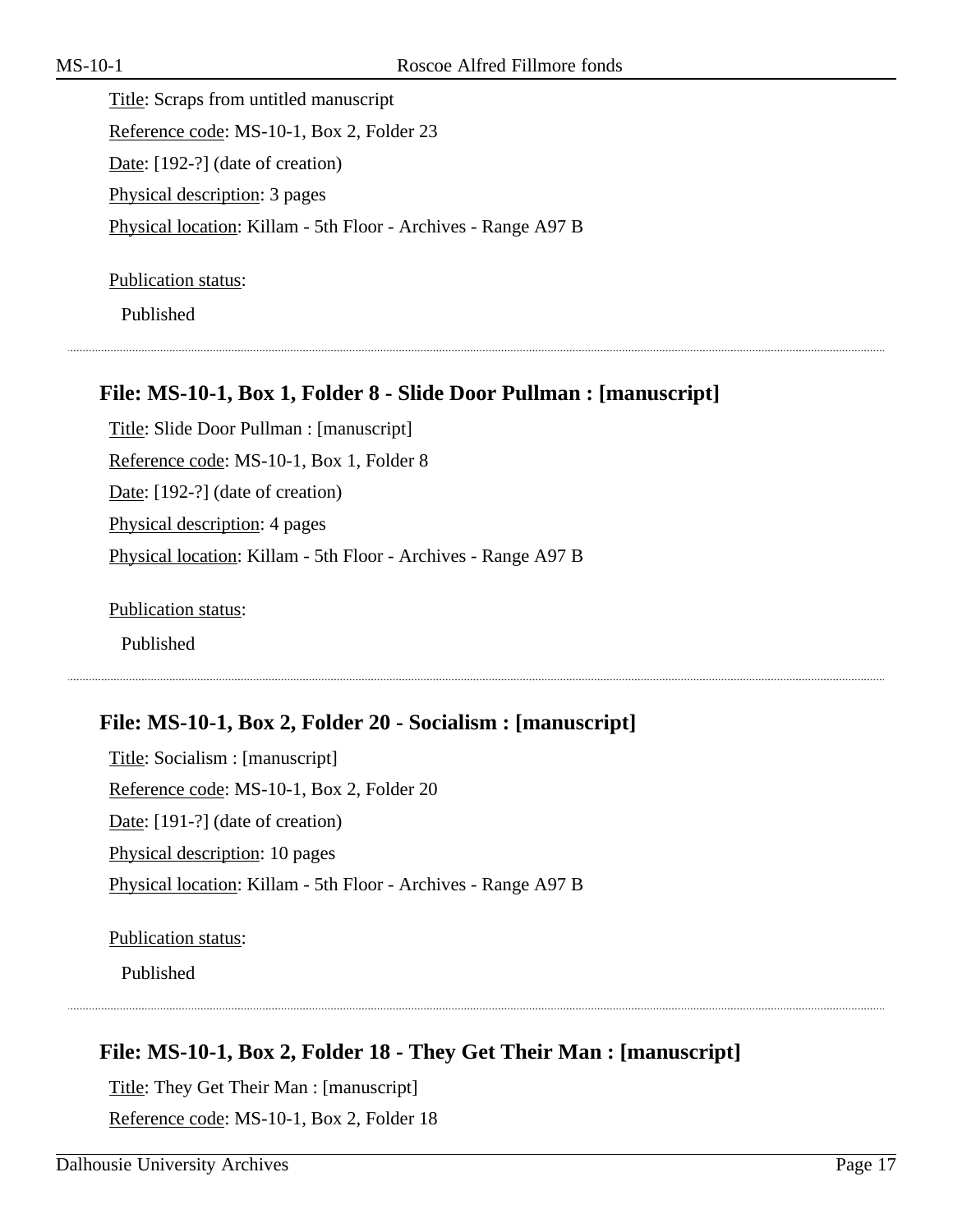Date: [192-?] (date of creation) Physical description: 5 pages Physical location: Killam - 5th Floor - Archives - Range A97 B

Publication status:

Published

## **File: MS-10-1, Box 2, Folder 16 - Why is a Blonde? : [manuscript]**

Title: Why is a Blonde? : [manuscript] Reference code: MS-10-1, Box 2, Folder 16 Date: [192-?] (date of creation) Physical description: 5 pages Physical location: Killam - 5th Floor - Archives - Range A97 B

Publication status:

Published

#### <span id="page-17-0"></span>**Series: Personal papers of Roscoe Alfred Fillmore**

Title: Personal papers of Roscoe Alfred Fillmore

Date: 1923-1958 (date of creation)

Scope and content:

Series contains miscellaneous personal papers of Roscoe Fillmore, including travel documents, a notebook, and price lists from his nursery business.

Physical description: 2 cm of textual records (4 folders)

Publication status:

Published

## **File: MS-10-1, Box 2, Folder 24 - Canadian passport and documents from a trip to RCAF Baden-Soellingen**

Title: Canadian passport and documents from a trip to RCAF Baden-Soellingen

Reference code: MS-10-1, Box 2, Folder 24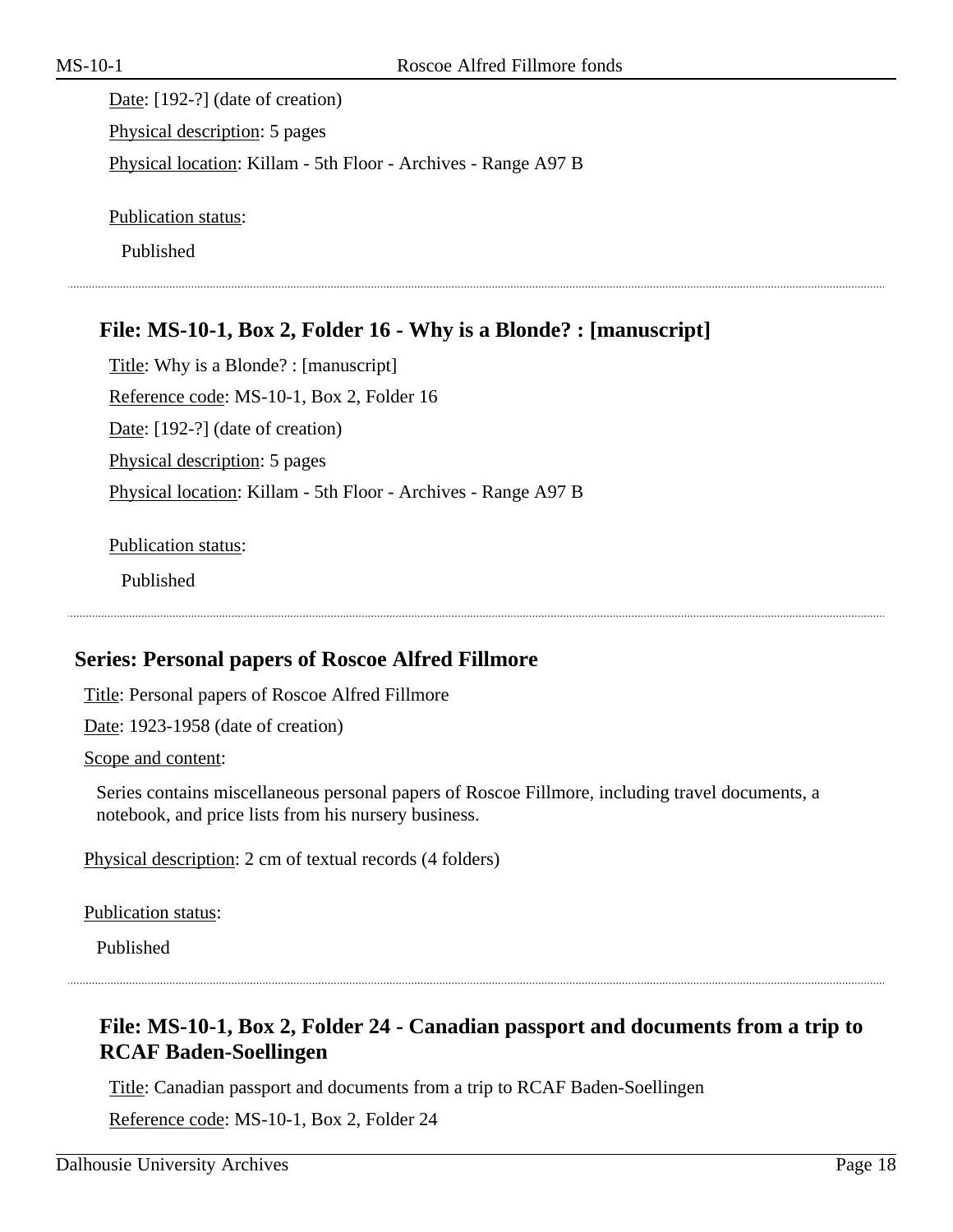#### Date: 1958 (date of creation)

Physical description: The passport was originally contained in a brown leather case labelled "Autopapieren."

Physical location: Killam - 5th Floor - Archives - Range A97 B

Publication status:

Published

## **File: MS-10-1, Box 1, Folder 9 - Fillmores' Valley Nurseries price lists**

Title: Fillmores' Valley Nurseries price lists Reference code: MS-10-1, Box 1, Folder 9 Date: 1957-1958 (date of creation) Physical description: 0.5 cm of textual records Physical location: Killam - 5th Floor - Archives - Range A97 B

Publication status:

Published

## **File: MS-10-1, Box 2, Folder 11 - Notebook kept during visit to Kuzbas Autonomous Industrial Colony in Kuzbas, Russia**

Title: Notebook kept during visit to Kuzbas Autonomous Industrial Colony in Kuzbas, Russia Reference code: MS-10-1, Box 2, Folder 11 Date: 1923 (date of creation) Physical description: 0.5 cm of textual records Physical location: Killam - 5th Floor - Archives - Range A97 B

Publication status:

Published

## **File: MS-10-1, Box 2, Folder 25 - Visa to enter the Union of Soviet Socialist Republics**

Title: Visa to enter the Union of Soviet Socialist Republics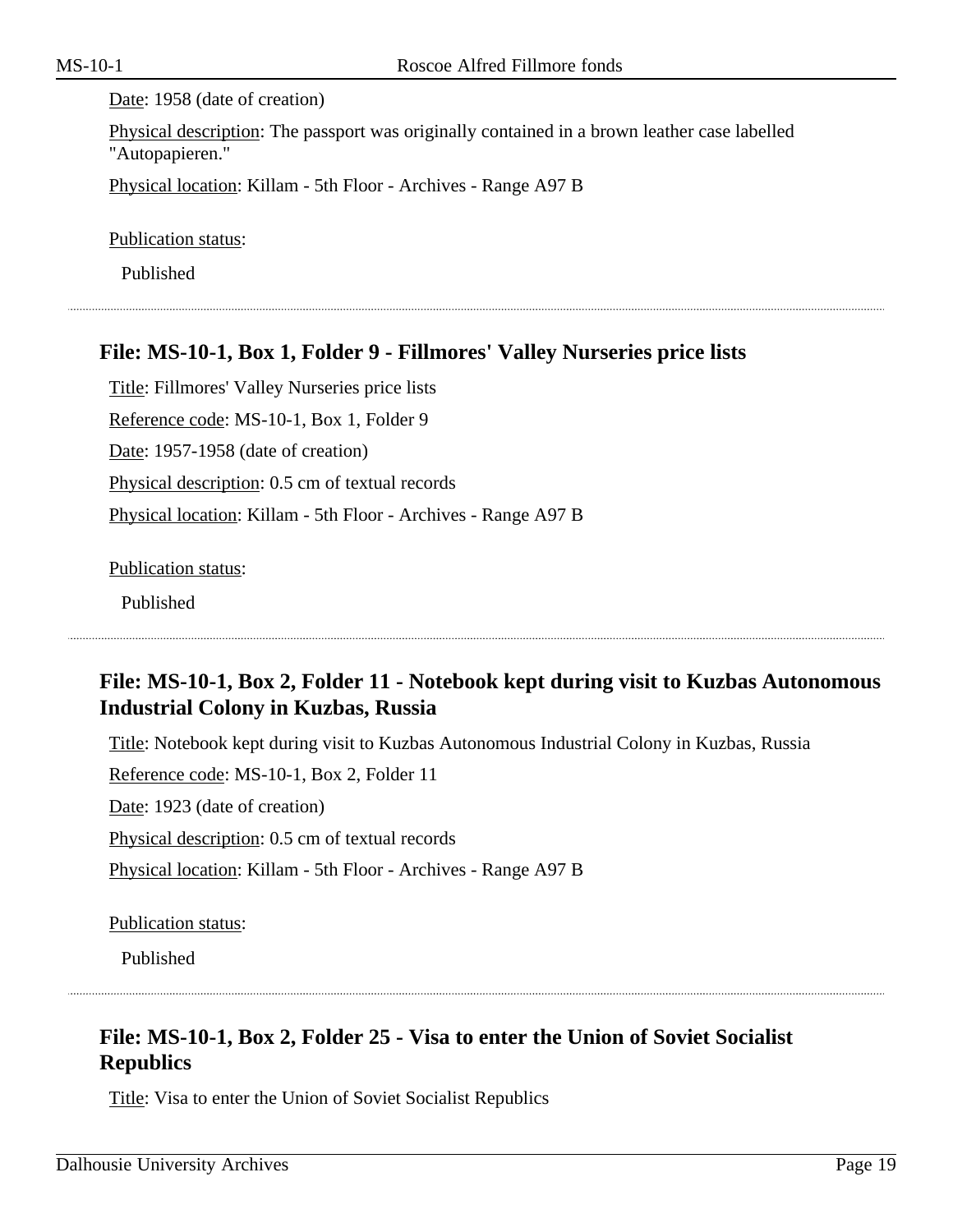Reference code: MS-10-1, Box 2, Folder 25 Date: 1923 (date of creation) Physical description: 1 page Physical location: Killam - 5th Floor - Archives - Range A97 B

Publication status:

Published

#### <span id="page-19-0"></span>**Series: Roscoe Alfred Fillmore's photographs**

Title: Roscoe Alfred Fillmore's photographs

Date: 1923-[196?] (date of creation)

Scope and content:

Series contains photographs of Fillmore's horticultural activities and family life.

Physical description: 16 photographs (3 folders)

Publication status:

Published

#### **File: MS-10-1, Box 2, Folder 13 - Family photographs and portraits**

Title: Family photographs and portraits Reference code: MS-10-1, Box 2, Folder 13 Date: [192?] - [196?] (date of creation) Physical description: 12 photographs : b&w ; 10 x 15 cm Physical location: Killam - 5th Floor - Archives - Range A97 B

Publication status:

Published

#### **Item: MS-10-1, Box 2, Folder 27 - Portrait of Tim Buck by Yousuf Karsh**

Creator: Karsh, Yousuf Title: Portrait of Tim Buck by Yousuf Karsh